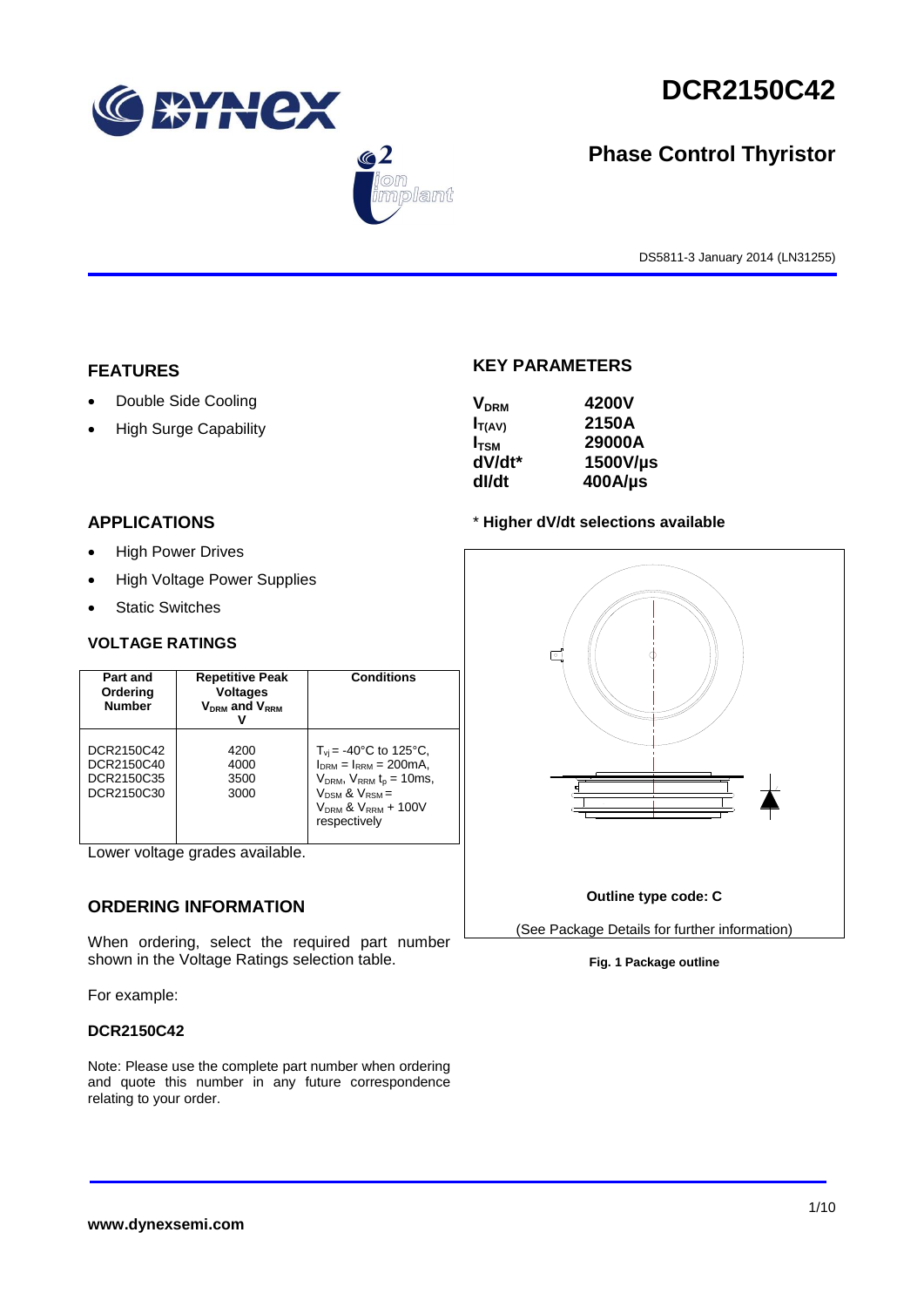



# **CURRENT RATINGS**

**Tcase = 60°C unless stated otherwise**

| Symbol              | <b>Parameter</b>                     | <b>Test Conditions</b>   | Max. | <b>Units</b> |
|---------------------|--------------------------------------|--------------------------|------|--------------|
| Double Side Cooled  |                                      |                          |      |              |
| $I_{T(AV)}$         | Mean on-state current                | Half wave resistive load | 2150 | A            |
| I <sub>T(RMS)</sub> | <b>RMS</b> value                     | -                        | 3377 | Α            |
| Iτ                  | Continuous (direct) on-state current | $\overline{\phantom{0}}$ | 3280 | Α            |

## **SURGE RATINGS**

| Symbol       | <b>Parameter</b>                        | <b>Test Conditions</b>                           | Max. | Units             |
|--------------|-----------------------------------------|--------------------------------------------------|------|-------------------|
| <b>I</b> TSM | Surge (non-repetitive) on-state current | 10ms half sine, $T_{\text{case}} = 125^{\circ}C$ | 29.0 | kA                |
| $l^2t$       | $I2t$ for fusing                        | $V_R = 0$                                        | 4.2  | MA <sup>2</sup> s |

# **THERMAL AND MECHANICAL RATINGS**

| Symbol                         | <b>Parameter</b>                      | <b>Test Conditions</b>                      |             | Min.           | Max.   | <b>Units</b> |
|--------------------------------|---------------------------------------|---------------------------------------------|-------------|----------------|--------|--------------|
| $R_{th(j-c)}$                  | Thermal resistance – junction to case | Double side cooled                          | DC          |                | 0.0101 | °C/W         |
|                                |                                       | Single side cooled                          | Anode DC    | ٠              | 0.0176 | °C/W         |
|                                |                                       |                                             | Cathode DC  | $\blacksquare$ | 0.0239 | °C/W         |
| $R_{th(c-h)}$                  | Thermal resistance – case to heatsink | Clamping force 37kN                         | Double side | ٠              | 0.0025 | °C/W         |
|                                |                                       | (with mounting compound)                    | Single side |                | 0.005  | °C/W         |
| $T_{\rm\scriptscriptstyle VI}$ | Virtual junction temperature          | Blocking V <sub>DRM</sub> / <sub>VRRM</sub> |             |                | 125    | °C           |
| $T_{\text{stg}}$               | Storage temperature range             |                                             |             | $-55$          | 125    | °C           |
| $F_m$                          | Clamping force                        |                                             |             | 33.0           | 41.0   | kN           |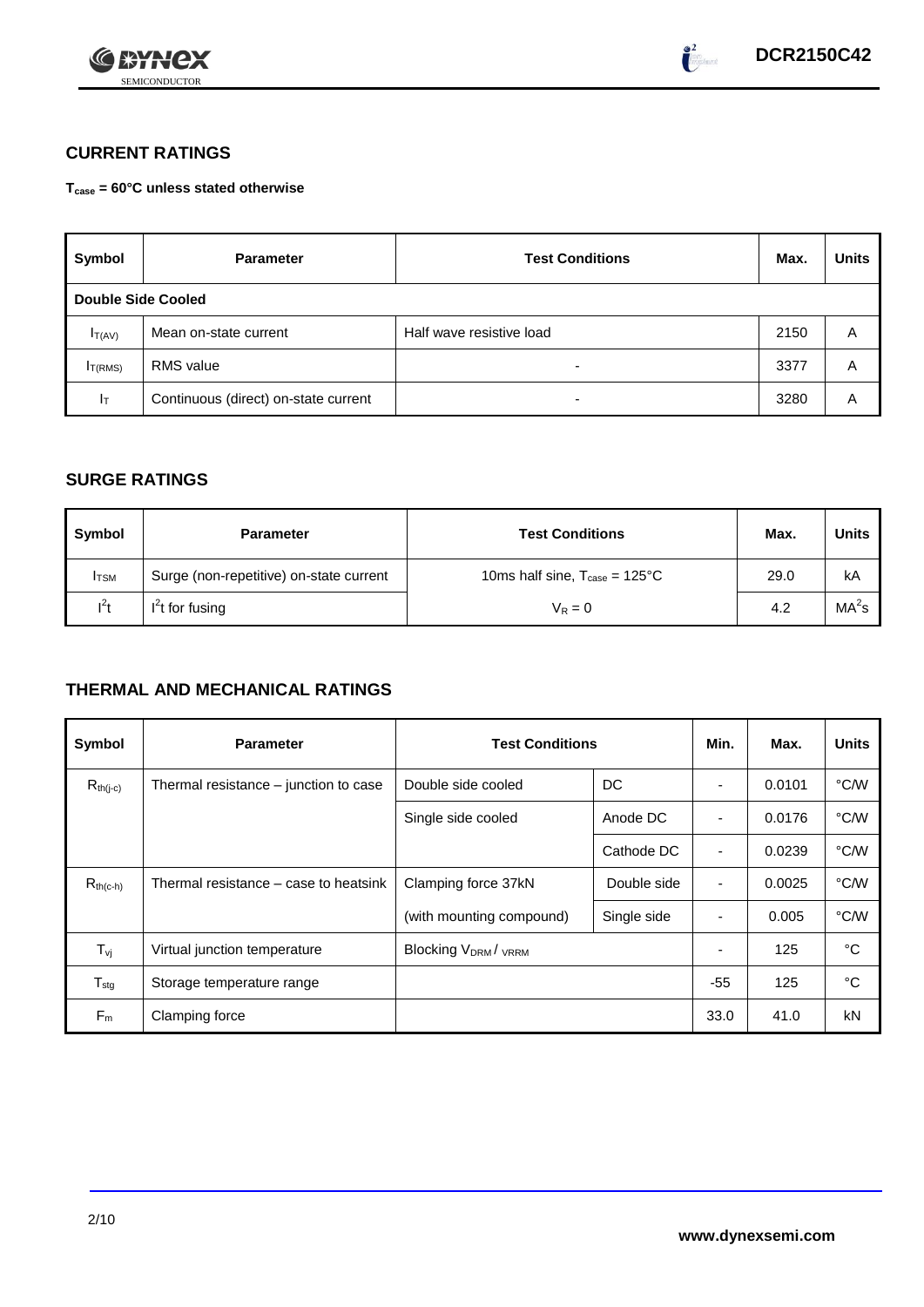

# **DYNAMIC CHARACTERISTICS**

| Symbol           | <b>Parameter</b>                              |                                                                                                 | <b>Test Conditions</b> |                          | Max.  | <b>Units</b> |
|------------------|-----------------------------------------------|-------------------------------------------------------------------------------------------------|------------------------|--------------------------|-------|--------------|
| <b>IRRM/IDRM</b> | Peak reverse and off-state current            | At $V_{RRM}/V_{DRM}$ , $T_{case} = 125^{\circ}C$                                                |                        | $\overline{\phantom{a}}$ | 200   | mA           |
| dV/dt            | Max. linear rate of rise of off-state voltage | To 67% $V_{DRM}$ , T <sub>j</sub> = 125°C, gate open                                            |                        | $\overline{\phantom{a}}$ | 1500  | $V/\mu s$    |
| dl/dt            | Rate of rise of on-state current              | From 67% $V_{DRM}$ to 2x $I_{T(AV)}$                                                            | Repetitive 50Hz        | $\overline{\phantom{a}}$ | 200   | $A/\mu s$    |
|                  |                                               | Gate source 30V, 10 $\Omega$ ,                                                                  | Non-repetitive         |                          | 400   | $A/\mu s$    |
|                  |                                               | $t_r < 0.5 \mu s$ , $T_i = 125$ °C                                                              |                        |                          |       |              |
| $V_{T(TO)}$      | Threshold voltage - Low level                 | 500A to 2000A at $T_{\text{case}} = 125^{\circ}C$                                               |                        | $\blacksquare$           | 0.9   | $\vee$       |
|                  | Threshold voltage - High level                | 2000A to 7000A at $T_{\text{case}} = 125^{\circ}$ C                                             |                        |                          | 1.08  | $\vee$       |
| $r_{\text{T}}$   | On-state slope resistance - Low level         | 500A to 2000A at $T_{\text{case}} = 125^{\circ}C$                                               |                        |                          | 0.36  | $m\Omega$    |
|                  | On-state slope resistance - High level        | 2000A to 7000A at $T_{\text{case}} = 125^{\circ}$ C                                             |                        |                          | 0.265 | $m\Omega$    |
| $t_{\text{qd}}$  | Delay time                                    | $V_D = 67\%$ V <sub>DRM</sub> , gate source 30V, 10 $\Omega$                                    |                        |                          | 3     | μs           |
|                  |                                               | $t_r = 0.5 \mu s$ , $T_i = 25^{\circ}C$                                                         |                        |                          |       |              |
| $t_{\alpha}$     | Turn-off time                                 | $T_i$ = 125°C, $V_R$ = 200V, dl/dt = 1A/µs,                                                     |                        | 250                      | 500   | μs           |
|                  |                                               | $dV_{DR}/dt = 20V/\mu s$ linear                                                                 |                        |                          |       |              |
| $Q_{\rm S}$      | Stored charge                                 | $I_T = 2000A$ , $T_i = 125^{\circ}C$ , dl/dt – 1A/µs,                                           |                        | 1000                     | 3000  | μC           |
| IL.              | Latching current                              | $T_i = 25^{\circ}C$ , $V_D = 5V$                                                                |                        | $\overline{\phantom{a}}$ | 3     | A            |
| Iн               | Holding current                               | $T_i = 25^{\circ}C$ , R <sub>G-K</sub> = $\infty$ , I <sub>TM</sub> = 500A, I <sub>T</sub> = 5A |                        |                          | 300   | mA           |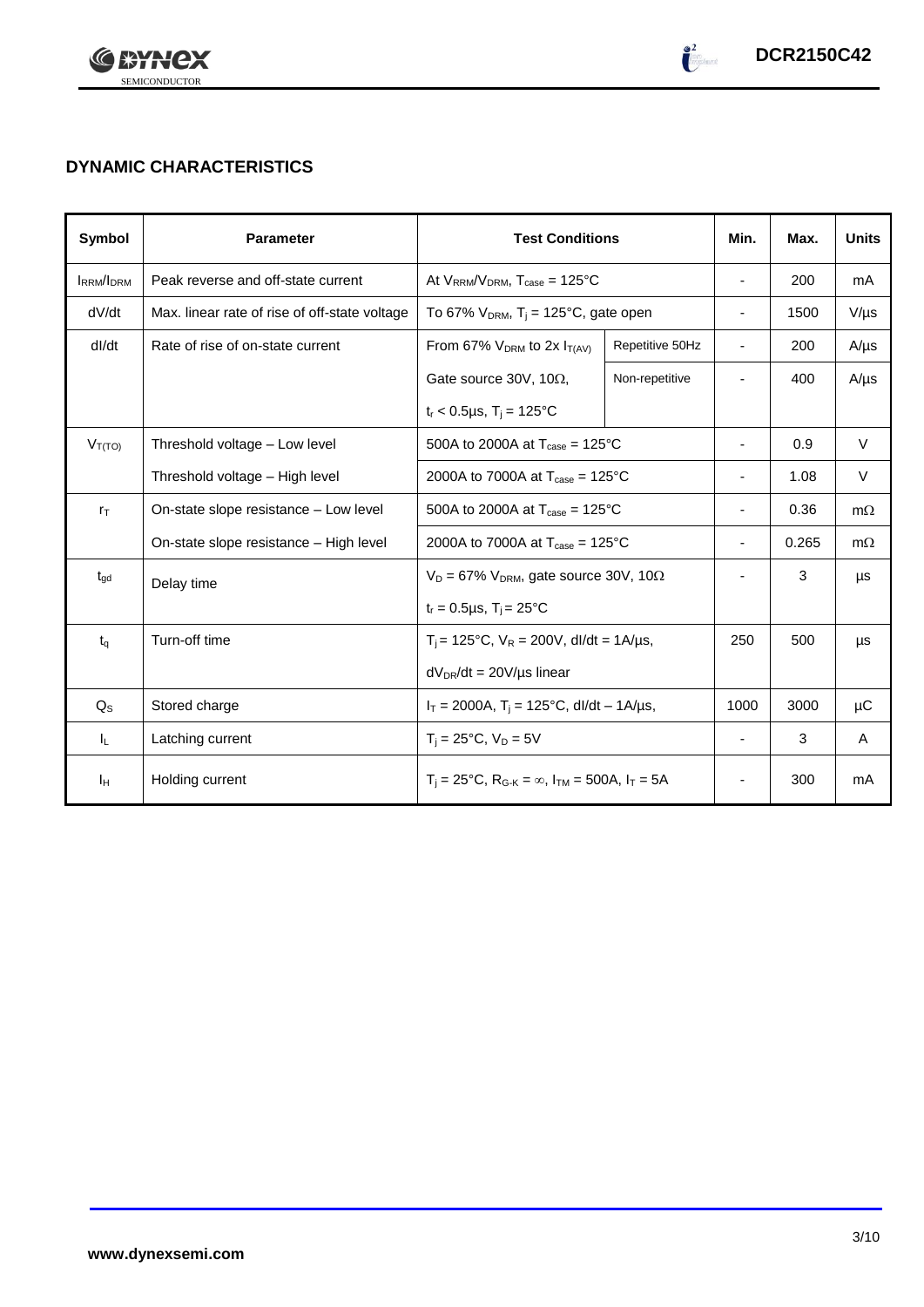

# **GATE TRIGGER CHARACTERISTICS AND RATINGS**

| Symbol          | <b>Parameter</b>         | <b>Test Conditions</b>                       | Max. | <b>Units</b> |
|-----------------|--------------------------|----------------------------------------------|------|--------------|
| V <sub>GT</sub> | Gate trigger voltage     | $V_{DRM}$ = 5V, $T_{case}$ = 25°C            | 1.5  | V            |
| VGD             | Gate non-trigger voltage | At 50% $V_{DRM}$ , $T_{case} = 125^{\circ}C$ | 0.4  | V            |
| IGТ             | Gate trigger current     | $V_{DRM}$ = 5V, $T_{case}$ = 25°C            | 350  | mA           |
| lgp             | Gate non-trigger current | At 50% $V_{DRM}$ , $T_{case} = 125$ °C       | 10   | mA           |

## **CURVES**



### **Fig.2 Maximum & minimum on-state characteristics**

 $V_{TM}$  **EQUATION** Where  $A = 0.137154$  $B = 0.132631$  $V_{TM} = A + B\ln(I_T) + C.I_T + D.\sqrt{I_T}$  C = 0.000248  $D = -0.001126$ these values are valid for  $T_i = 125^{\circ}C$  for  $I_T$  100A to 7000A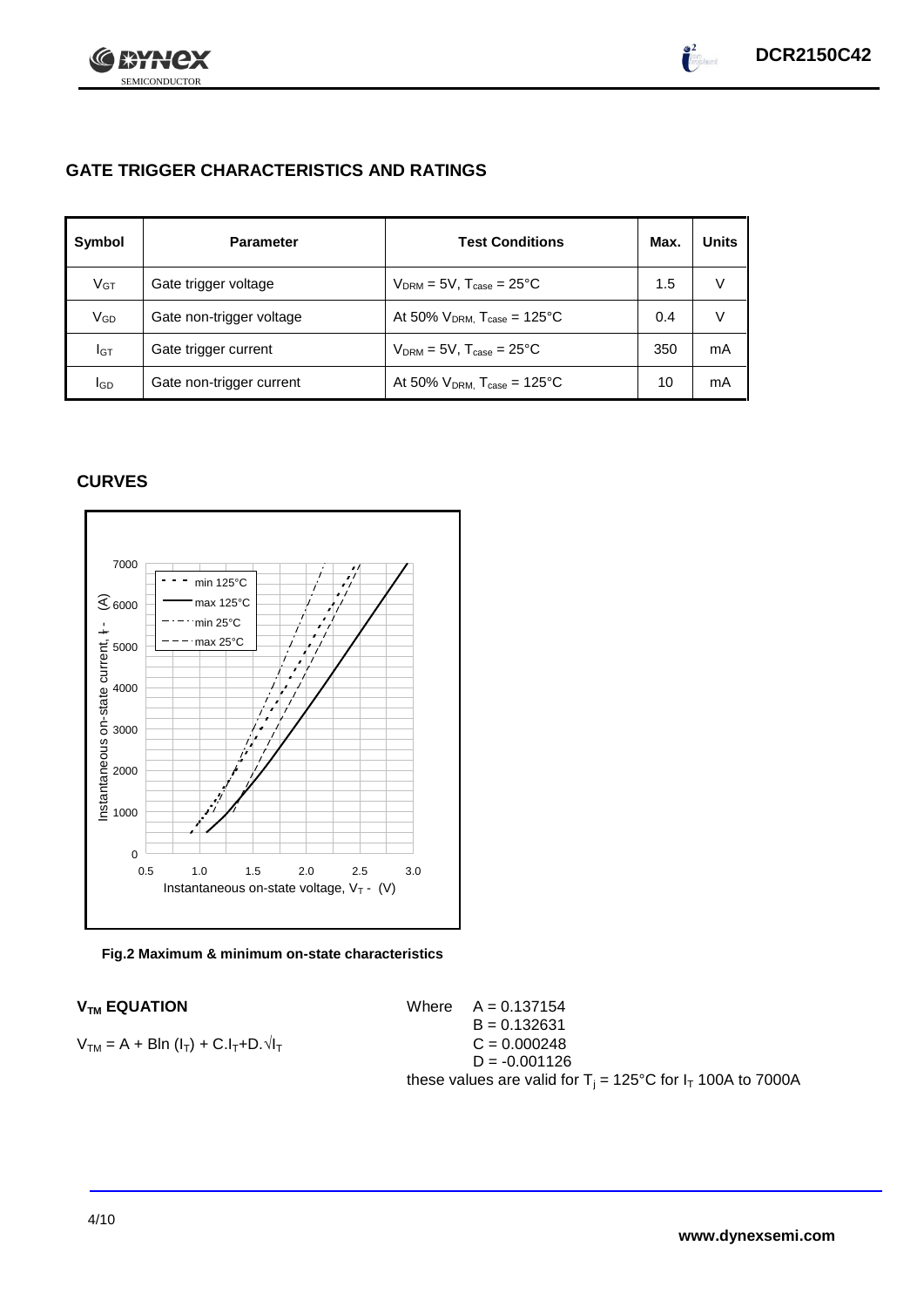



**Fig.5 Maximum permissible heatsink temperature, double side cooled – sine wave**



**DCR2150C42**

 $\int_0^2$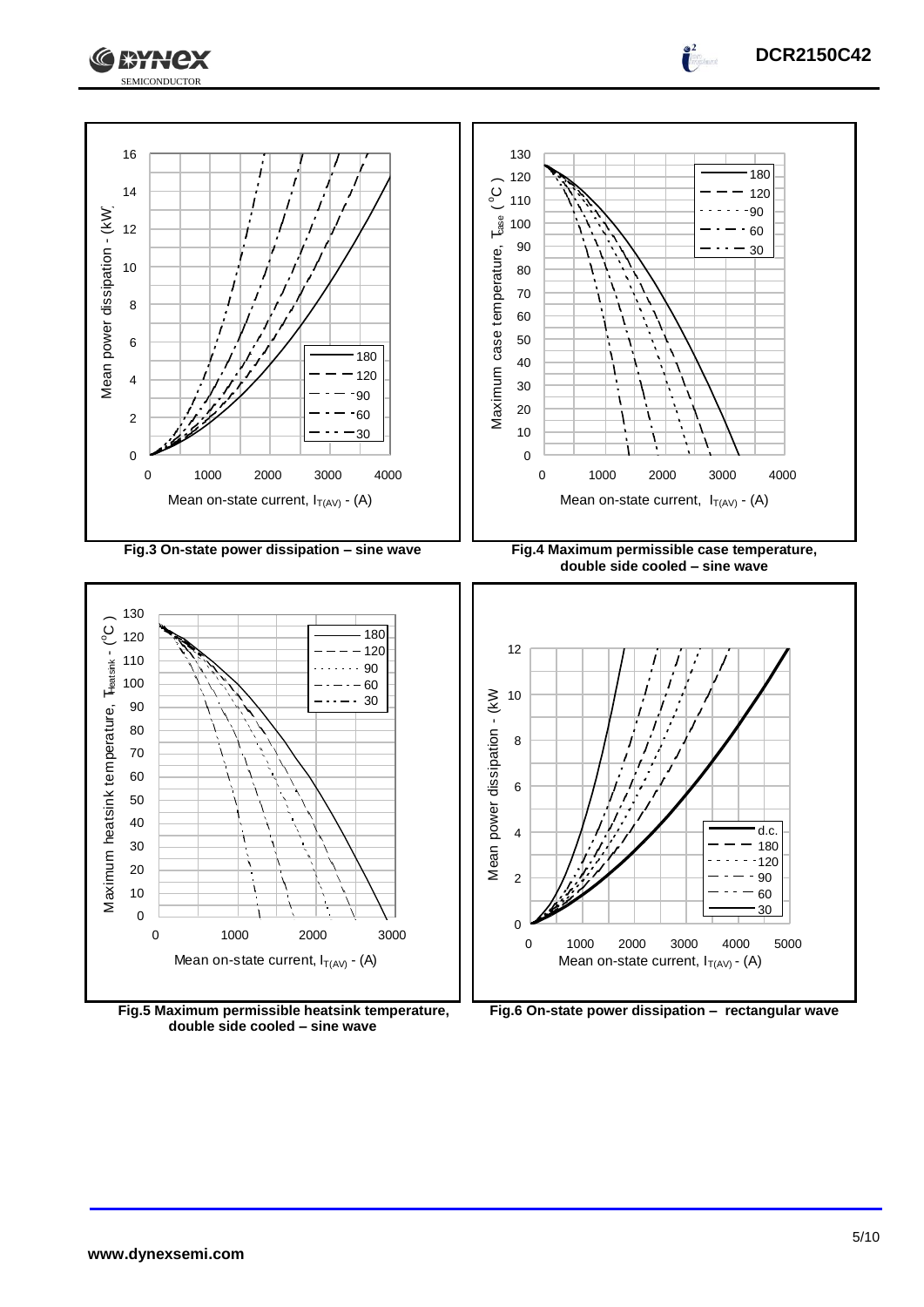



**XXX** 

| Double side cooled  | $R_i$ (°C/kW) | 1.1043   | 2.576     | 4.5096    | 1.9009  |
|---------------------|---------------|----------|-----------|-----------|---------|
|                     | $T_i(s)$      | 0.006176 | 0.0517916 | 0.3820376 | 1.06    |
| Anode side cooled   | $R_i$ (°C/kW) | 1.0977   | 2.4566    | 4.0469    | 9.9994  |
|                     | $T_i(s)$      | 0.006153 | 0.050142  | 0.3129407 | 5.27    |
| Cathode side cooled | $R_i$ (°C/kW) | 1.1519   | 2.8926    | 2.4064    | 17.4793 |
|                     | $T_i$ (s)     | 0.006389 | 0.0582953 | 0.3775516 | 3.97    |
|                     |               |          |           |           |         |

**DCR2150C42**

 $Z_{\text{th}} = \sum [R_i \times (1 - \exp. (t/t_i))]$  [1]

#### $\Delta R_{th(j-c)}$  Conduction

Tables show the increments of thermal resistance  $R_{th(j-c)}$  when the device operates at conduction angles other than d.c.

| Double side cooling |                           |       | Anode Side Cooling |       |                           | Cathode Sided Cooling |       |                           |
|---------------------|---------------------------|-------|--------------------|-------|---------------------------|-----------------------|-------|---------------------------|
|                     | $\Delta Z_{\text{th}}(z)$ |       |                    |       | $\Delta Z_{\text{th}}(z)$ |                       |       | $\Delta Z_{\text{th}}(z)$ |
| $\theta^{\circ}$    | sine.                     | rect. | $\theta^{\circ}$   | sine. | rect.                     | $A^{\circ}$           | sine. | rect.                     |
| 180                 | 1.95                      | 1.26  | 180                | 1.95  | 1.26                      | 180                   | 1.95  | 1.26                      |
| 120                 | 2.32                      | 1.89  | 120                | 2.32  | 1.89                      | 120                   | 2.31  | 1.88                      |
| 90                  | 2.74                      | 2.27  | 90                 | 2.74  | 2.27                      | 90                    | 2.72  | 2.26                      |
| 60                  | 3.14                      | 2.70  | 60                 | 3.14  | 2.70                      | 60                    | 3.12  | 2.68                      |
| 30                  | 3.46                      | 3.19  | 30                 | 3.46  | 3.19                      | 30                    | 3.43  | 3.17                      |
| 15                  | 3.61                      | 3.47  | 15                 | 3.62  | 3.47                      | 15                    | 3.58  | 3.44                      |

| Fig.9 Maximum (limit) transient thermal impedance - junction to case (°C/kW) |  |
|------------------------------------------------------------------------------|--|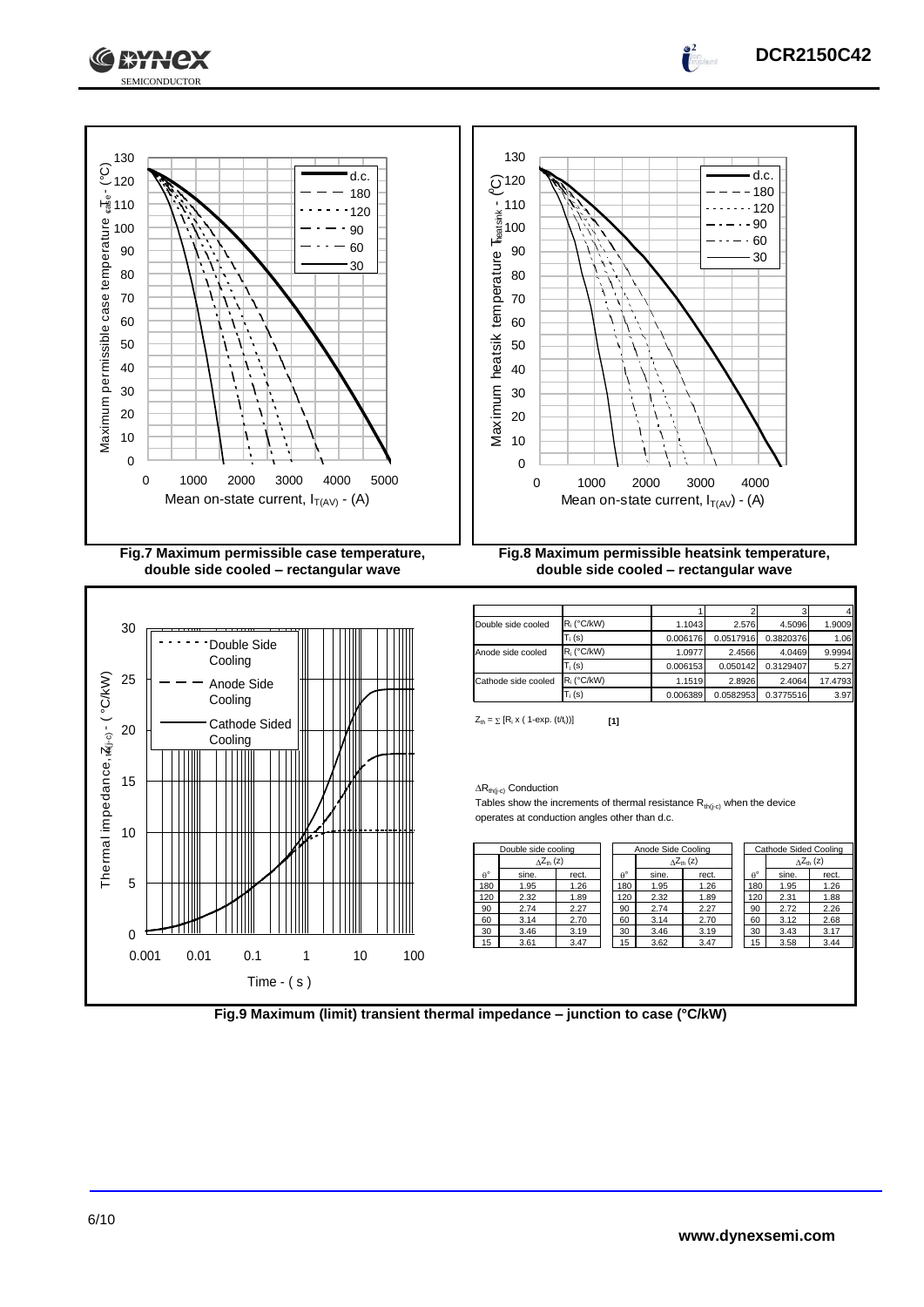



**DCR2150C42**

 $\int_0^2$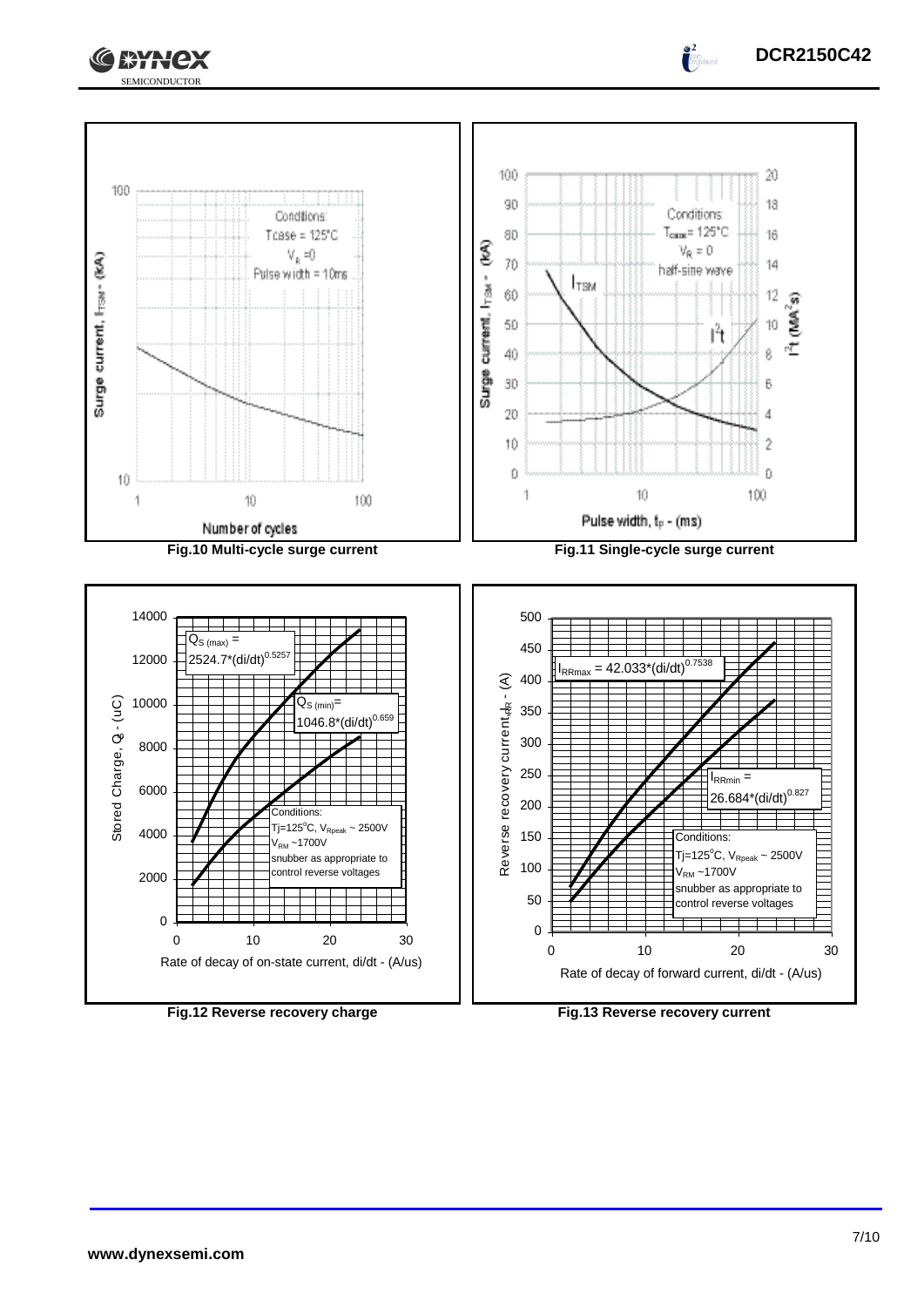

#### **Fig14 Gate Characteristics**



## **Fig. 15 Gate characteristics**

**DCR2150C42**

 $\int_{-\infty}^{\infty}$ 

**CEYNEX**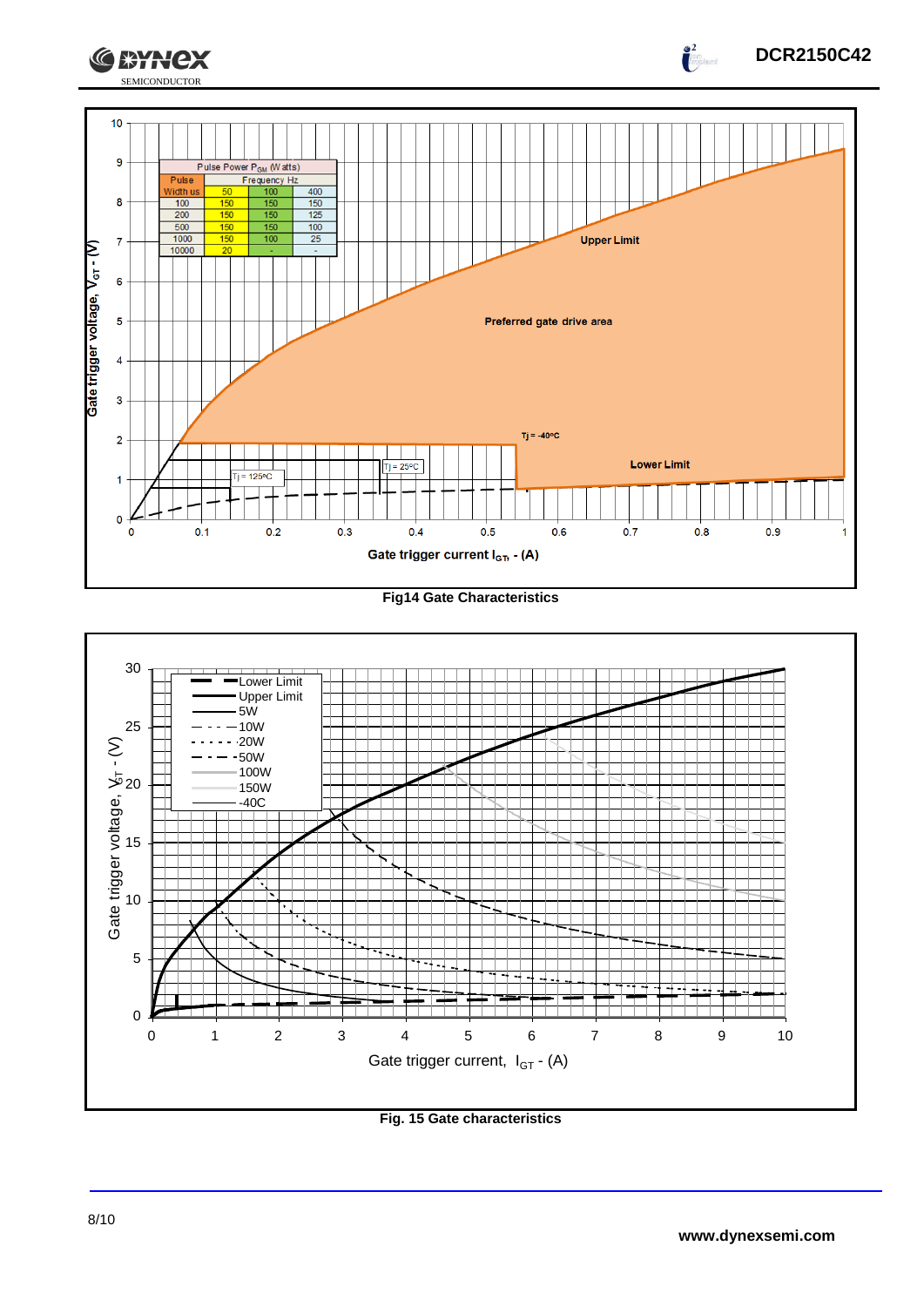

## **PACKAGE DETAILS**

For further package information, please contact Customer Services. All dimensions in mm, unless stated otherwise. DO NOT SCALE.

| 3rd ANGLE PROJECTION<br>DO NOT SCALE<br>IF IN DOUBT ASK<br>HOLE Ø3.60 X 2.00<br>DEEP (IN BOTH<br>ELECTRODES)<br>20° OFFSET (NOM.)<br>TO GATE TUBE<br>Ø98.9 MAX<br>CATHODE.<br>Ø62.85 NOM<br>ю<br>δ.<br><b>GATE</b><br>Ø62.85 NOM<br><b>ANODE</b><br>FOR PACKAGE HEIGHT<br><b>SEE TABLE</b> | Device<br>DCR2860C22<br>DCR2630C28<br><b>DCR2150C42</b><br>DCR1950C52<br>DCR1650C65<br>DCR1370C85 | Maximum<br><b>Thickness</b><br>(mm)<br>26.415<br>26.49<br>26.76<br>26.84<br>27.1<br>27.46 | Minimum<br>Thickness<br>(mm)<br>25.865<br>25.94<br>26.17<br>26.29<br>26.55<br>26.91 |
|--------------------------------------------------------------------------------------------------------------------------------------------------------------------------------------------------------------------------------------------------------------------------------------------|---------------------------------------------------------------------------------------------------|-------------------------------------------------------------------------------------------|-------------------------------------------------------------------------------------|
| Lead length: 420mm<br>Lead terminal connector: M4 ring<br>Package outline type code: C                                                                                                                                                                                                     |                                                                                                   |                                                                                           |                                                                                     |

**Fig.16 Package outline**